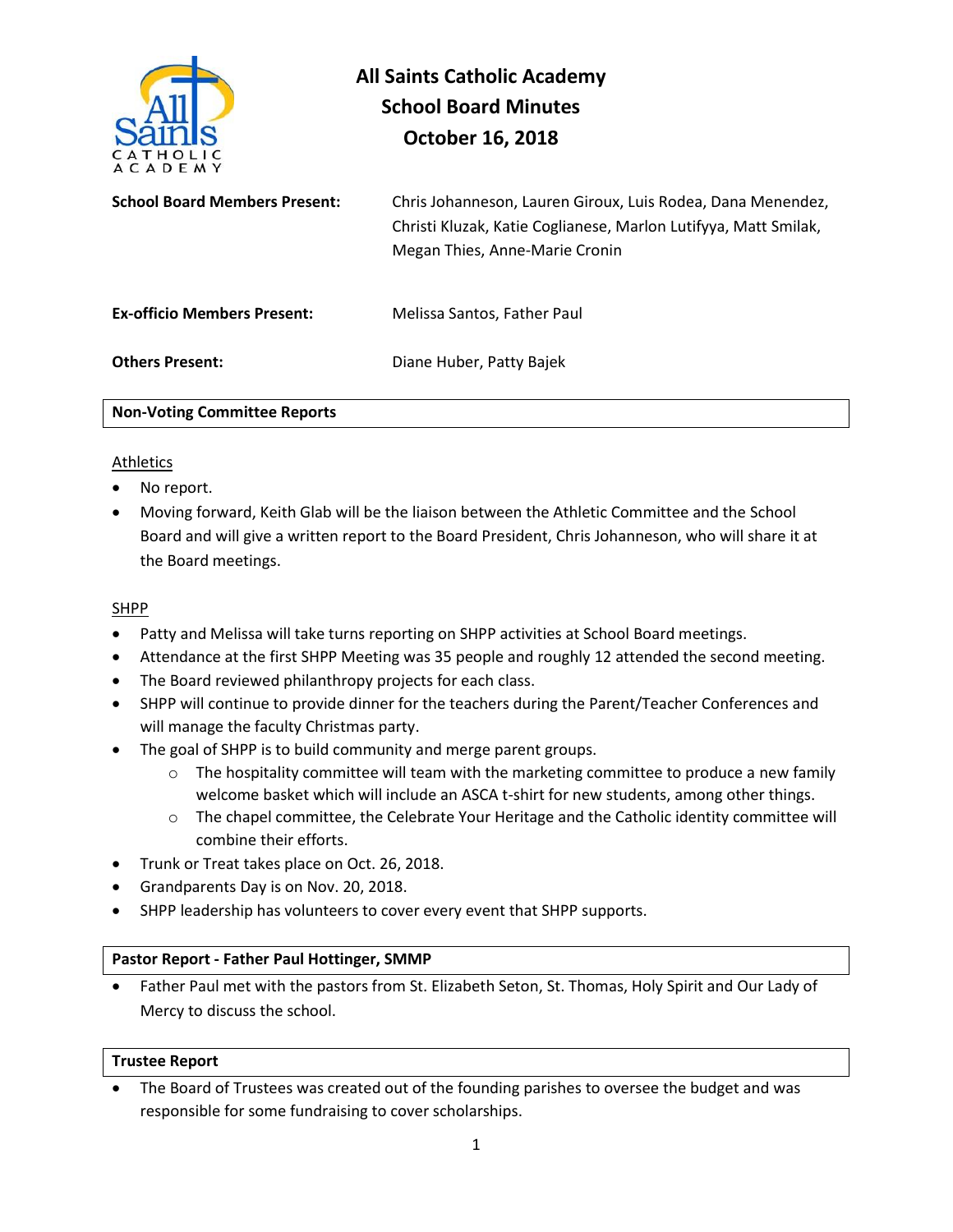- The Board of Trustees developed a strategic plan and investigated a capital campaign. It was decided not to move forward with the capital campaign based on the results of the feasibility study.
- Currently the Board of Trustees has 10 members; Paul Weinenwuth is the Trustee President and Wayne Klein is the Trustee Vice-President.
- The Board of Trustees has two committees:
	- $\triangleright$  Development Trustees will take over the annual appeal.
		- Follow-up with people who were willing to give to the capital campaign.
		- They will also lead a fundraising focus will be on the Early Childhood Academy -- Mark entrance for the preschool and make a special play area for the preschools; dig and play; shed for bikes, etc.
	- ➢ Parish Engagement
		- Trustees have a list of parents by parish to build a community; provide a tool kit for consistency – Marketing team will work with Board of Trustees to work on this initiative. Bob Hyak is leading this program.
	- $\triangleright$  Quarterly Board of Trustee meetings; committees will meet monthly.

# **Principal Report – Melissa Santos**

- Parents will receive Iowa test scores with Q1 report cards.
- Through analysis of of Iowa test scores and commonly missed questions, Teachers have implemented common themes into curriculum and tests.
	- o As an example: ASCA students aren't used to the "none of above" answer on the Iowa test.
		- Teachers have introduced the "none of above" as a multiple choice answer on tests last year, so students would get used to this type of question.
- Mrs. Santos reported the school year is off to a great start. She called parents who are new to the school and received positive feedback.

# **Agenda Items**

# **New School Board Member**

• Welcome to Meghan Thies from St. Thomas. She has a child in pre-school and in another one in second grade. Meghan is leading the marketing committee.

# **Empower Illinois Captain**

- Background: A person who donates to the Empower Illinois Scholarship Program gets a 75% tax credit; These donors fund tuition/scholarships for needy students.
	- $\circ$  67 ASCA students applied for an Empower Illinois scholarship; Two students who received the scholarship were new to the school.
	- $\circ$  The Board raised the question of what happens to the families that received a scholarship this year but don't receive a scholarship next year.
- Father Belmonte, Superintendent of the Catholic Schools in the Diocese of Joliet, request a donor push where people donate to Empower Illinois vs. the school appeal.
	- o ASCA raised \$16,000 last year to support Empower Illinois scholarships.
	- $\circ$  The Board agreed that we shouldn't have to rely on the government to fund our school;

**Partners in Education – Tues. Nov. 6 at the Bishop Blanchette Catholic Center at 6:30 p.m.**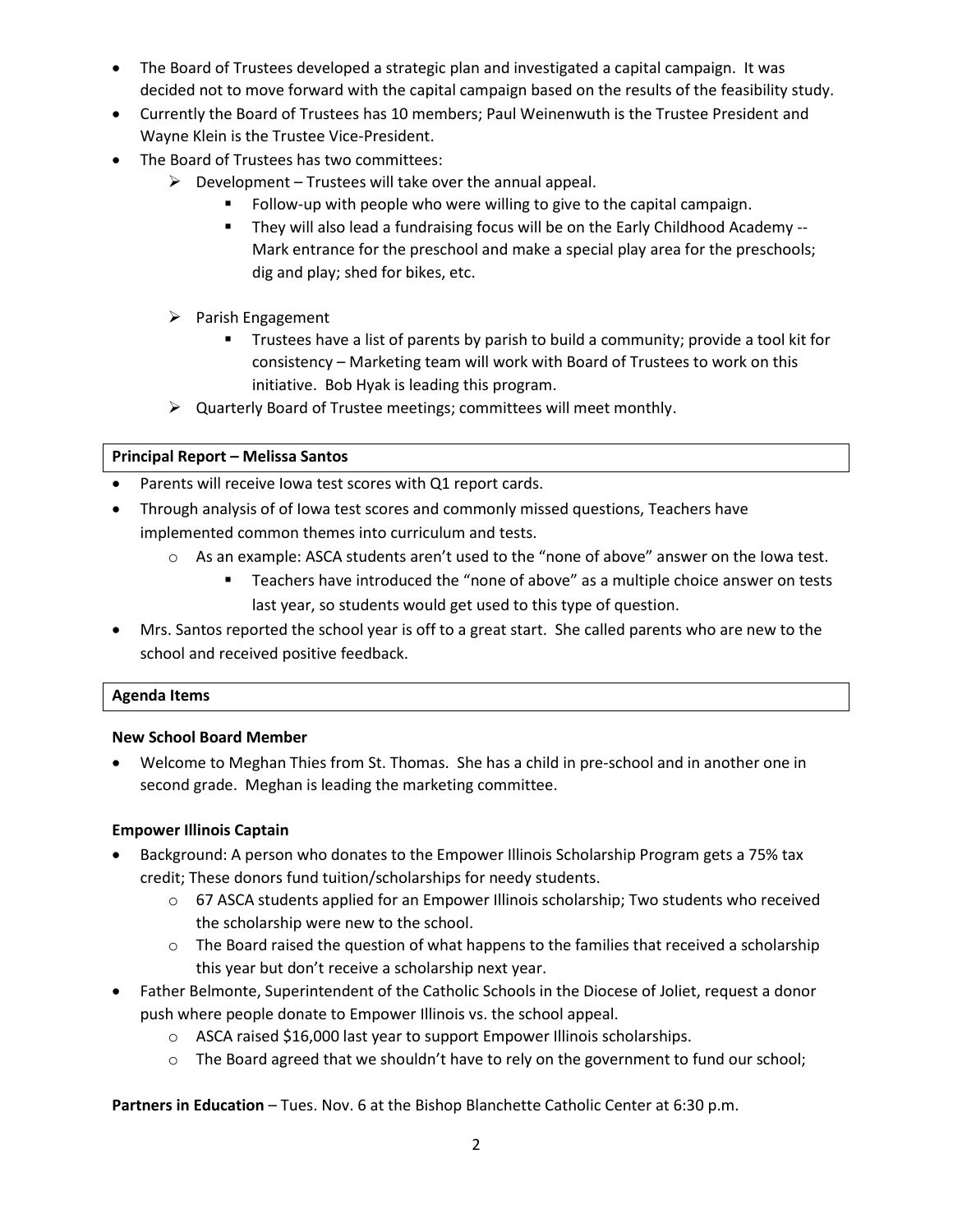• This is a School Board Member workshop and the focus will be on Empower Illinois.

## **SchoolSpeak Updates**

- SchoolSpeak is a School Board portal to create a community of elementary School Boards within the Diocese of Joliet. The portal is used for School Boards to post meeting agendas and minutes to share best practices.
- ASCA School Board members will create their own profile on SchoolSpeak.

## **Year-End Financial Report to School Community**

• Chris reviewed the year-end financials that will be distributed to the school community.

# **Anti-Bulling Program**

- The goal of the program is to educate students and parents about the true meaning of bullying.
- Elementary teachers will teach lessons to their students and Jr. high teachers will teach lessons in the religion classes.
- Mrs. Kazlauskas is implementing a program called The Power of You, an  $8<sup>th</sup>$  grade mentoring program for younger students.

# **Strategic Goal Tracker**

- Mrs. Santos distributed the strategic goal tracker and the Board discussed the following goals that will be implemented during this 2018-2019 school year.
	- $\circ$  2.4 Student Service: Increase student motivation at the Jr. High level. Initiatives include:
		- Bring back alumni to talk about if they could do  $7<sup>th</sup>$  grade over, this is what they would do.
		- 8<sup>th</sup> grade Hesed House Christmas collection.
	- 5.9 Use assessments to collect accurate evidence. Initiatives include:
		- o Data driven instruction; learn from tests; determine which students need more support; Pilot a few interventions.
	- 7.5 Faculty professional development to further implementation of technology advancement. Initiatives include:
		- o Order more SmartBoards; company will provide training to teachers.
	- 14.2 & 14.3: Staff and teachers provide input on professional development opportunities.

#### **Voting Committee Reports**

#### **Enrollment/Marketing**

No report.